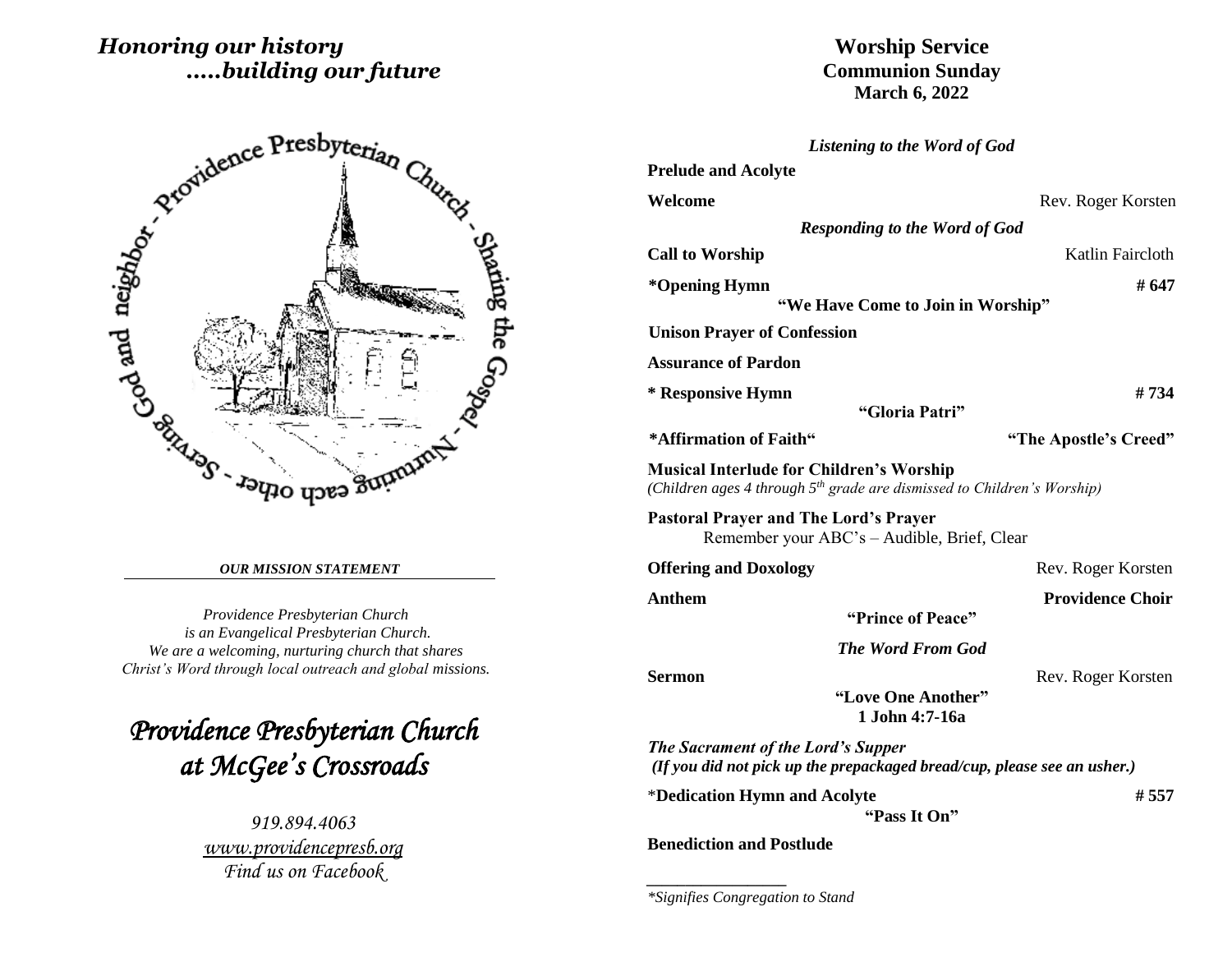#### *For safety/security, no exterior doors will be propped open during service and all doors will be locked during the 11:00 am service.*

*The Sanctuary is available on Sunday mornings for you to come and enjoy a live broadcast.*

**The Congregational Care Committee supplies Prayer Shawls** for anyone who may be in need of physical warmth during the Worship Service. Shawls are located in the entrance. *Please leave the used shawl in your chair and they will be cleaned.*



*A Nursery is offered during Worship Services for infants – 3 year olds. Children ages 4 - 5 th grade are invited to attend Children's Worship after the Affirmation of Faith.*

*Thank you for placing any discarded bulletins in the blue recycle bin.*

#### **SERVICE SCHEDULE**

#### **Assisting in Worship This Sunday:**

**Acolyte:** Sofia Roberts **Children's Worship:** Allison Nelms **Elder of the Month:** Donna Stolle **Greeters:** Session **Lay Leader:** Katlin Faircloth **Nursery:** Lily Martin and Lilly Harrison **Prayer Team:** Barri Martin **Security:** Wade Johnson **Ushers:** Pete Booth, Donna Stolle and Scott Martin

### **Assisting in Worship Next Sunday, March 13:**

**Acolyte:** Meadow Creech **Children's Worship:** Annah Creech **Elder of the Month:** Donna Stolle **Greeters:** Session **Lay Leader:** Doug Sonderfan **Nursery:** Carolyn Johnson and Phoebe Creech **Prayer Team:** Vickie Faircloth **Security:** Wade Johnson **Ushers:** John Kopanski, Donna Stolle, and John Pickens

#### *Weekly Statistics*

| 2021 General fund Receipts through December \$344,405.67 |  |
|----------------------------------------------------------|--|
| 2021 General Fund Expenses through December \$293,620.64 |  |
|                                                          |  |
|                                                          |  |
| General Fund Receipts so far for February \$22,288.90    |  |
|                                                          |  |
|                                                          |  |
|                                                          |  |
|                                                          |  |

#### **Ministers of Providence Presbyterian Church**

The People of Providence Presbyterian Church

|                                                                                        |                                                | Reverend<br>Roger Korsten                                                                                                                                                                                                   |                                  |
|----------------------------------------------------------------------------------------|------------------------------------------------|-----------------------------------------------------------------------------------------------------------------------------------------------------------------------------------------------------------------------------|----------------------------------|
|                                                                                        |                                                | <b>Session</b>                                                                                                                                                                                                              |                                  |
|                                                                                        |                                                | Class of $2022$                                                                                                                                                                                                             |                                  |
| Fellowship<br>Donna Stolle                                                             |                                                | Mission & Outreach<br>John Kopanski                                                                                                                                                                                         | Worship<br>Vickie Faircloth      |
|                                                                                        |                                                | Class of $2023$                                                                                                                                                                                                             |                                  |
| <b>Christian Education</b><br>Kristy Stephenson                                        |                                                | Personnel<br>John Pickens                                                                                                                                                                                                   | Property<br>John Mott            |
|                                                                                        |                                                | Class of $2024$                                                                                                                                                                                                             |                                  |
| Congregational Care<br>Kent Walton                                                     |                                                |                                                                                                                                                                                                                             | Long Range Planning<br>Jeff Wood |
| <b>Accounting Treasurer</b><br><b>Bob Stolle</b>                                       |                                                | Administrative Assistant<br>Cindy Lynch                                                                                                                                                                                     | Clerk<br><b>Rich Lambert</b>     |
| <b>Collections Treasurer</b><br>Ann Benson                                             |                                                | Music Director/Organist/Pianist<br><b>Brittany Jones</b>                                                                                                                                                                    | Pianist<br>Angie Searcy          |
| Sunday School Superintendent<br>Kristy Stephenson                                      |                                                | A V Team<br>Sam Stephenson                                                                                                                                                                                                  | Website<br>David Nelms           |
|                                                                                        |                                                | <b>CHURCH CALENDAR</b>                                                                                                                                                                                                      |                                  |
| <b>Today at Providence:</b><br>Prayer and Praise Service 6:00 pm<br>Youth Meet 6:00 pm |                                                |                                                                                                                                                                                                                             |                                  |
| <b>Weekly Events:</b><br>Mar.<br>7.<br>9.<br>Mar.<br>Mar. 11.<br>Mar. 12.              |                                                | Fellowship & Fitness Walking Group 11:00 am<br>Fellowship & Fitness Walking Group 11:00 am<br>Adult Choir Practice 7:30 pm Choir Room<br>Fellowship & Fitness Walking Group 11:00 am<br>Men's Breakfast Bible Study 8:00 am |                                  |
| <b>Upcoming Events:</b><br>Mar. 13.                                                    | Sunday School 9:45 am<br>PPC Kidz Meet 3:00 pm | Sunday Worship Service 11:00 am                                                                                                                                                                                             |                                  |
|                                                                                        | Youth Meet 6:00 pm                             |                                                                                                                                                                                                                             |                                  |

- Mar. 14. Fellowship & Fitness Walking Group 11:00 am Session Meeting 7:00 pm
- **Mar. 16.** Men's Breakfast Bible Study 6:00 am Fellowship & Fitness Walking Group 11:00 am Adult Choir Practice 7:30 pm Choir Room
- **Mar. 17.** Fellowship Comm. Mtg. 11:00 am Choir Room
- **Mar. 18.** Fellowship & Fitness Walking Group 11:00 am